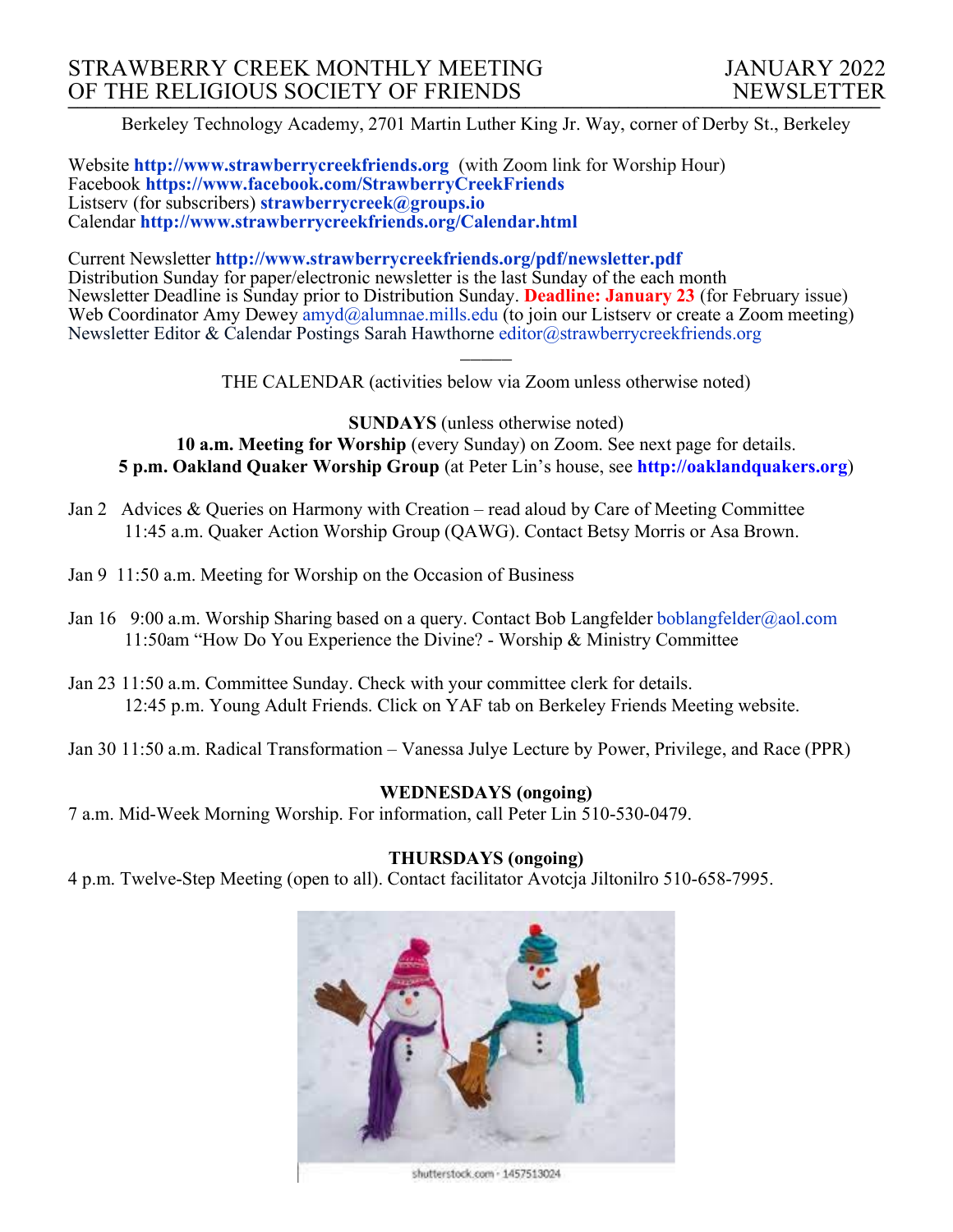### **Strawberry Creek Sunday Worship (Zoom)**

We meet for worship at 10am Sunday mornings via Zoom; link posted on SCMM home webpage **http://www.strawberrycreekfriends.org** The "Virtual Meeting Room" opens earlier at 9:30am. Our worship closes at 11am, followed by holding in the light those in need, announcements, and social time to share. Newcomers are invited to sign the Guest Book on our website homepage.

## **Oakland Quaker Worship Group - Sundays**

Sundays at 5pm the Oakland Quakers meet in person at the home of Peter Lin. Contact Peter or go to their website **http://oaklandquakers.org**

### **Berkeley Friends Meeting (BFM)**

The Zoom link for Sunday worship may be found online. **http://www.berkeleyfriendsmeeting.org**

#### **Quaker Center Morning Worship (Zoom)**

Every morning (7:30-8am) Quaker Center Ben Lomond offers worship, and once a week it offers worship sharing (Wed at 10am). For these and other Quaker Center events, see **www.quakercenter.org**

#### **Quaker Action Worship Group**

At 11:45am the first Sunday of each month, Quaker Action Worship Group comes together on Zoom. QAWG's mission is "To discern how our Quaker practice and tradition can more strongly and fully inform our political activism." QAWG draws from Strawberry Creek Friends Meeting, Berkeley Friends Meeting, and Berkeley Friends Church. For more information, please contact Co-Conveners Betsey Morris or Asa Brown.

### **Shelley leads Book Group for QEW**

For three evenings (Jan 11, Jan 25, and Feb 8, 2022) starting at 5pm, Shelley Tanenbaum (General Secretary of Quaker Earthcare Witness) will facilitate a discussion on the book, *The Depths of Our Belonging: Mysticism, Physics and Healing* (author Mary Conrow Coelho).

Shelley will be assisted by author Coelho, who has a background in biology and spirituality, and who is a long-time member of the QEW community). See **https://quakerearthcare.org/event/newstory-book-discussion-for-the-qew-community/**

## **PPR Invitation to Listen/Engage Jan 30** *The Stephen G. Cary Lecture featuring:* **Vanessa Julye on Radical Transformation –** Long Overdue for Religious Society of Friends:

The Power, Privilege, and Race Subcommittee invites you to join at 11:50am on the fifth Sunday in January for an adult education session focusing on the Stephen G. Cary Memorial Lecture by Vanessa Julye at Pendle Hill last September.

George Fox, the founder of the Religious Society of Friends envisioned a revolutionary religion which professes the belief that every person has a direct relationship with God. Early Friends proclaimed our capacity for spiritual wholeness comes from the seed of God planted in our hearts. We'll consider:

How have Friends collaborated with and sustained the global system of White Supremacy?

What structures are preventing Friends from living into their beliefs and growing God's seed?

Questions? Please contact Susan Burr, PPR clerk, susanburr45@gmail.com Note: we won't be able see the entire lecture at our session, given its length. To access the full one and a half hour talk, see **https://www.youtube.com/watch?v=zuYwKDS6mjU**

### **Facilities Volunteers Urgently Needed**

Nominating Committee notes that as we look ahead towards re-opening our Meeting for in-person gatherings this Spring, volunteers are needed for Facilities Committee to assist in the logistics of Meeting's worship. No heavy lifting required.

Facilities already has a clerk and four volunteers, but four more volunteers are needed to prepare the multi-purpose room for our presence, and to return the room to the way we found it, every Sunday. This means arriving early, and/or staying late. This may include moving two dozen chairs into the courtyard (with the rolling "chair jack"), putting-out signage around the facility, opening the Library and placing literature on tables. If you can help, please contact James Hosley at bluejkh@sonic.net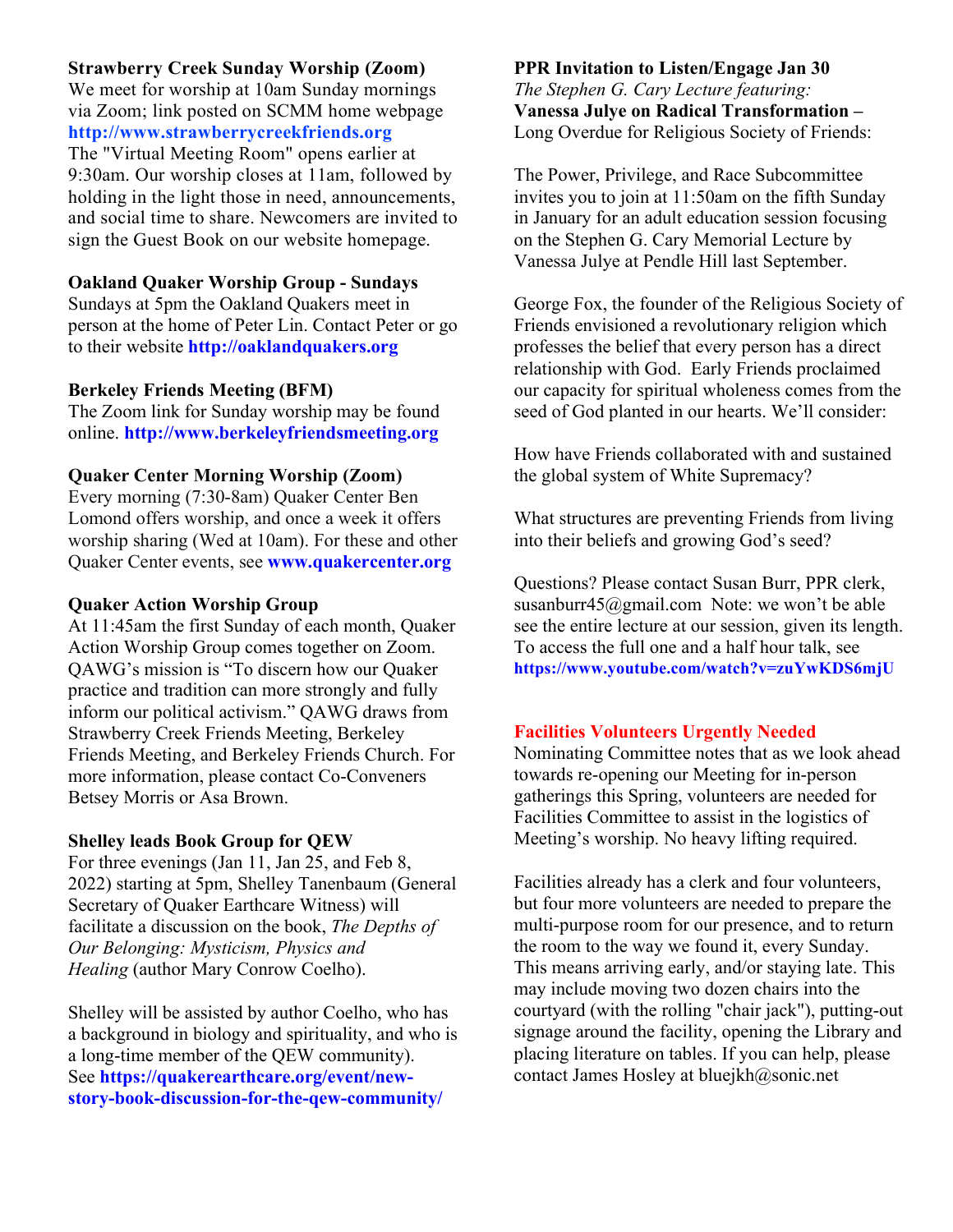## **AFSC is discerning Way forward**

*Western Friend recently published a letter from a group of concerned Friends. Below is an excerpt:*

Today we are at a crossroads. Will AFSC adopt a top-down NGO, grant and donor centered approach, or will it build on a powerful history by committing even more deeply to a grassroots, community-led approach that builds strategy and campaigns from the bottom up?

A year ago, with the support of the AFSC corporation (a 100+ member Quaker body formed from and representing Friends throughout AFSC's sphere of influence), the Board approved a strategic plan. The development of this plan cost the organization \$400,000 (excluding hours and hours of staff time), and organized the program work into three thematic areas: Just Peace, Just Economies, and Just Migration.

In the name of strategic plan implementation, the Senior Leadership Team has since proposed a dramatic organizational restructuring that invests another \$500,000 per year into a commitment to fund six additional middle management positions while adding no resources into the programs on the ground. It is unclear from where the funding for the new management positions will come.

... But the people at the top of the organization - the General Secretary, Deputy General Secretary, the Assistant General Secretary for Advancement, others on the Senior Leadership Team, as well as the clerk of the Board and several other Board members -- continue to insist that this way forward is the only way to implement the strategic plan despite no Board approval of this proposal...

To read the complete letter, including author names, see Western Friend online **https://westernfriend.org/media/afsc-perilous-crossroads**

The AFSC Board has issued a memo responding to the foregoing letter, which may be obtained from David Rutschman or from board@afsc.org

**Responding to the Threat of Overwhelming Climate Change -** Written with Leonard Joy's leadership, this epistle is posted by Quaker Institute for the Future on their website **https://quakerinstitute.org/2021epistle/**

### **Friends Council on Education-Quaker Ed Talks**

Friends Council on Education (FCE) is composed of schools and organizations based on the faith and practice of the Religious Society of Friends (Quakers). Committed to the independence of its member schools, FCE supports their prerogative to create values-based learning communities based on the unique educational missions of their schools. As the only national organization of Friends schools, Friends Council on Education is in a unique position to be a public voice for Friends education.

FCE is currently celebrating its  $90<sup>th</sup>$  anniversary with a series of Quaker Ed Talks. The next Quaker Ed Talk is on **Climate Activists Letting Their Lives Speak** on February 16, 2022. See **https://www.friendscouncil.org**



And if you missed the inspiring talk in December "**Faith, Ministry, and Leadership as a Public Friend**", by Outgoing FCNL General Secretary Diane Randall and Director of Quaker Leadership Alicia McBride, FCE Quaker Ed Talk has posted it: **https://www.youtube.com/watch?v=-T3qBbZQORQ**

**2021 PacYM Keynote Recording Now Posted!** Gabriela Portillo Alvarado and **Avotcja Jiltonilro** speak and share their poetry at 2021 Pacific Yearly Meeting, on theme of: "Love and Justice: Heeding the Spirit's Power Within and Among Us." **https://www.buzzsprout.com/1811391/9660531**

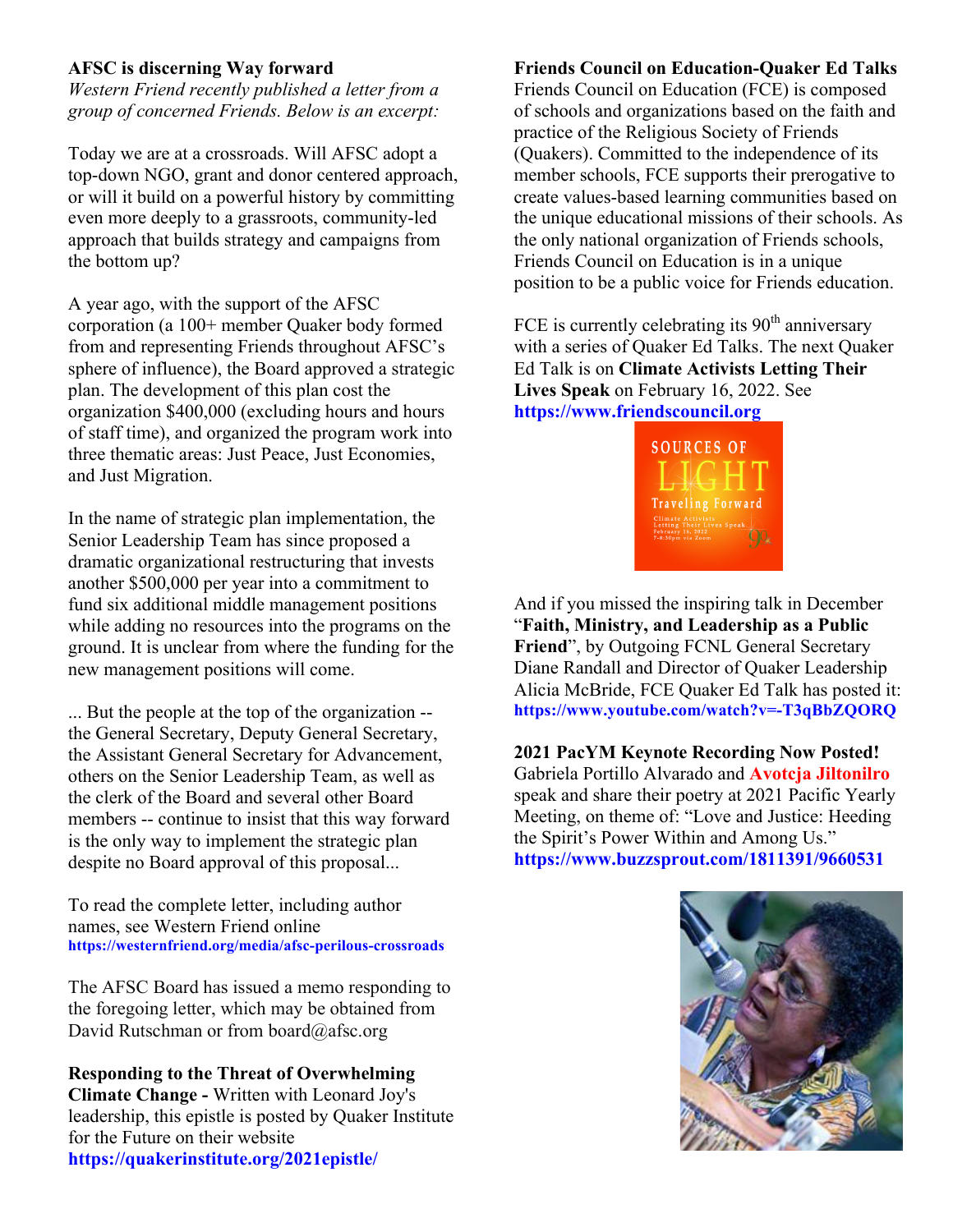# **Strawberry Creek Monthly Meeting Meeting for Worship on the Occasion of Business December 12, 2021 draft minutes**

*For review and approval at February 2022 Meeting for Business*

Meeting for Business opened at 11:50 a.m. with silent worship and was conducted via Zoom. Elizabeth Moses Strain clerked the meeting. 34 Friends were present.

Sarah Hawthorne read the reflections of the Communications Committee about the Advices and Queries on Integrity and Personal Conduct.

The Clerk reviewed the agenda, which had been posted by the Recording Clerk to groups.io on December 10, 2021.

The Recording Clerk read the minutes for the November, 2021, Meeting for Business. The minutes were approved with the following modifications:

- Richard Leath is *co-clerk* of Finance Committee.
- In New Business: the acronym for Power, Privilege, and Race subcommittee was spelled out

# **Query**

The clerk read the query: "*We are reminded to consider how our work and decisions today support SCMM in becoming an actively anti-racist faith community."*

# **Correspondence and Clerk's Business**

The Clerk shared a thank you letter from Friends House Moscow Support Association. She also shared a request for transfer of membership from Lydia Bryans, for herself and her twelve year-old-son Lev Bryans. Lydia, her husband, and Lev have settled in the Downingtown Meeting of Philadelphia Yearly Meeting. Lydia's letter is being forwarded to Care of the Meeting Committee for its deliberation. Regarding Lev, one Friend noted that Strawberry Creek does not have membership by birth. Care of the Meeting Committee will discuss this with Lydia.

# **Old Business**

Finance Committee (Lee Douglas) presented the changes to the budget for 2022 since its presentation in November. The refined budget was shared via Groups.io December 9th. Here are the changes:

- Gifts to 19 organizations have been increased from \$150 to \$200.
- Power Privilege and Race Subcommittee has been broken out as its own line item.
- \$170 was added to the Worship and Ministry Committee's proposed expenses for audio equipment. There may be additional funds needed as we move to a hybrid format, which will be taken from the site contingency fund.
- Donations to Berkeley Technology Academy during Covid. Lee shared a section of a letter that Richard Leath received from the school's principal. The school serves students with both acute and chronic needs. The committee recommends contributions to B-Tech of \$1,500 each for 2020 and 2021, and a \$100 honorarium for each year for Damond, the custodian.

Worship and Ministry (Judith Shumacher-Jennings) circulated a Proposal for Meeting Reopening, via groups.io December  $10^{th}$  *[complete Proposal printed in following pages]*. These concerns were voiced:

- Admitting people on a "First come first serve" basis could be problematic. When weather is inhospitable, people who are excluded from the space would not have time to get back home for Zoom meeting. What about having an online sign up sheet instead? This would also be useful for contacting people in the event of an outbreak/exposure.
- Division of meeting between Zoom and in-person participants could divide us into two camps, one more cautious and the other more willing/able to take risks.
- On the Sundays when proof of vaccination is required, what about boosters?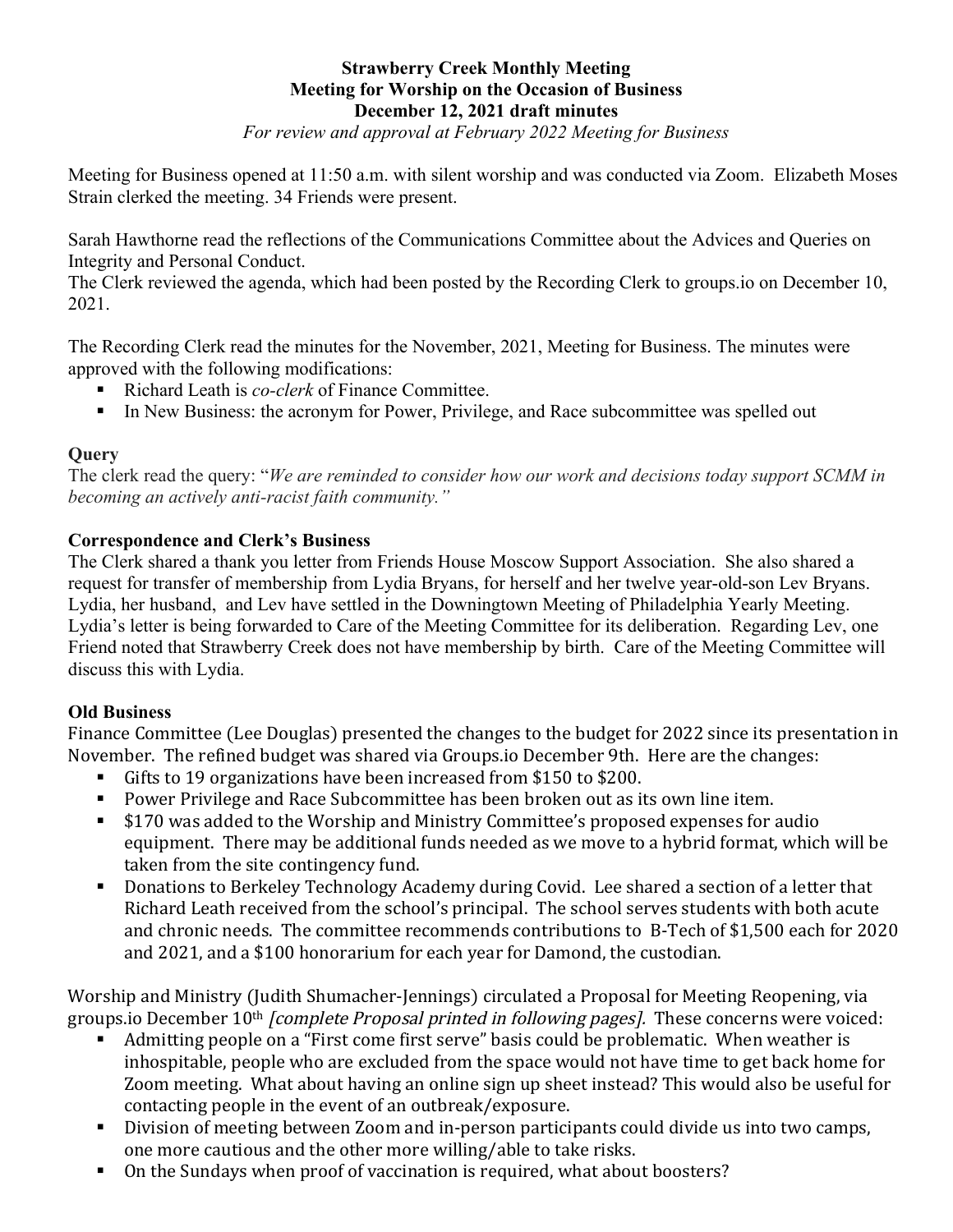- Is "no masks required outdoors" still viable with the Omicron variant at large?
- There was discussion of different options for air filtration, open and closed doors, open and closed windows, and Berkeley Unified School District's air quality standards' alignment with the CDC's recommendations.

The Worship and Ministry Committee was asked to continue its discernment.

# Reports

FCNL Representative (Stephen McNeil) reported on FCNL Annual Meeting. He also sent a written report via groups.io today (December 12).

# **Query**

The Clerk invited us to contemplate the query: "How did our work today support us in becoming an actively anti-racist faith community?" Appreciation was expressed for the opportunity to know more about B-Tech from the Finance Committee's presentation.

## Announcements

Next Meeting for Business will be January 9th, 2022, at 11:50 a.m.

Avotia Jiltonilro invited people who wish to support the people in the mountains of Puerto Rico to contact her. Her contact information is in the directory.

Larry Strain announced a session December 19th at 11:50 a.m. on the climate crisis. It was incorrectly listed in the Newsletter as taking place in January.

The Meeting closed with worship at 2:00 p.m.

Respectfully submitted,

Elizabeth Moses Strain, Clerk, Beth Wrightson, Alternate Clerk, Paul Jolly, Recording Clerk

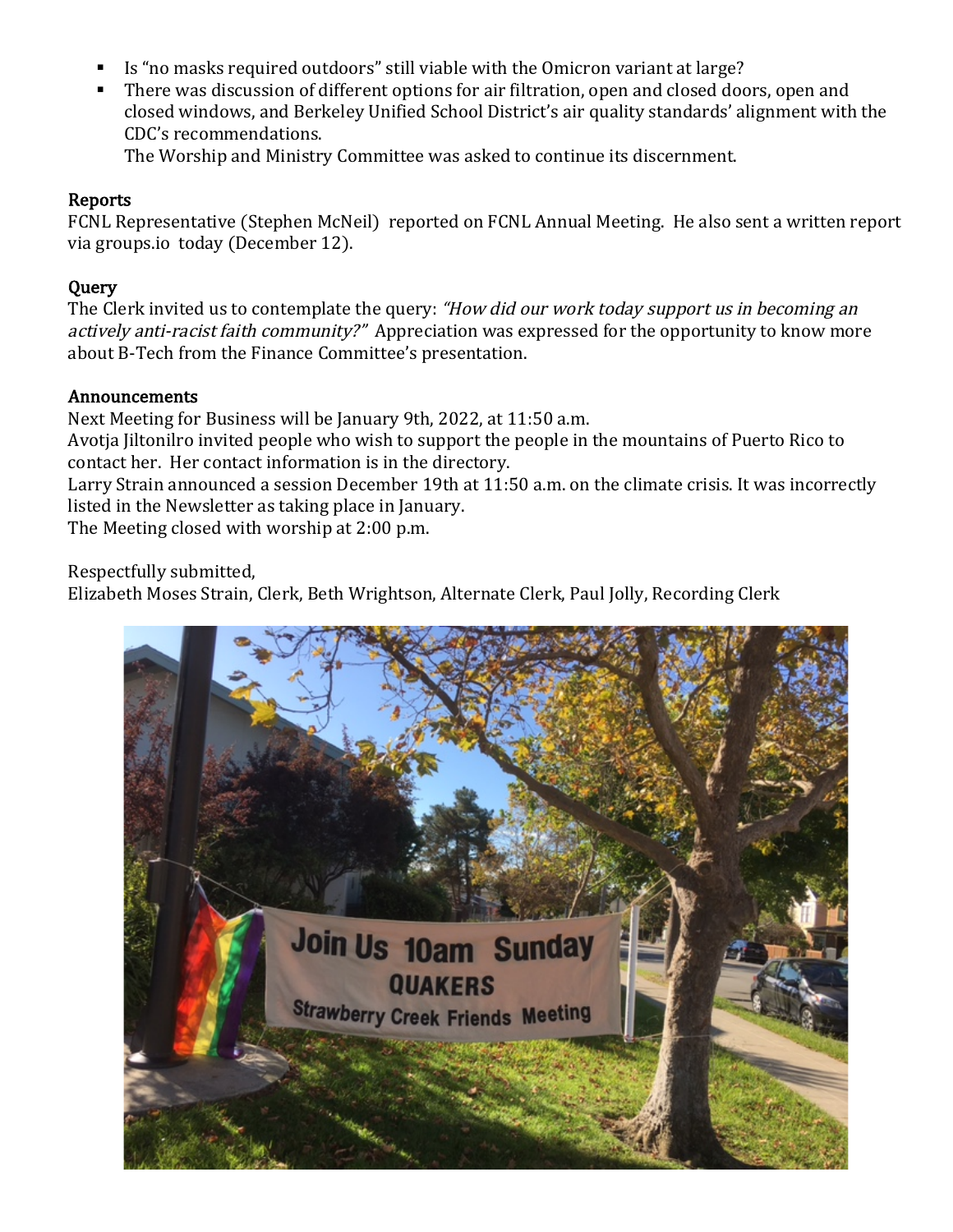

**Reflections - Advices & Queries on Integrity & Personal Conduct** from Communications Committee

The Advices & Oueries on Integrity and Personal Conduct begin by noting that trust is essential in communications between people and with Spirit. A Friend noted that trust is not something that can be manufactured in a vacuum, but rather is rooted in our experience of another's demonstrated trustworthiness. We can trust others to be true to their own nature, and we have a responsibility to learn about the nature of those around us and take what we know about them into account.

We found that integrity was a core principle to each of us, and that as a group, we felt Quakers historically have placed great importance on integrity and are still known for their integrity, manifested as honesty and plain speaking. At times, this commitment to integrity may even be perceived as at the expense of cordiality and politeness.

Our committee felt that the tone of some sentences in this Advices & Queries seem to echo the Prohibition era, by elevating alcohol and tobacco to a high status of special concern, while not mentioning other addictions of even greater concern today. One Friend commented that coffee could be considered a modern day addiction, but that used in moderation, stimulants can support us in our daily lives to be more productive. We appreciated the timeless observation that the "rightness" of our conduct must include an awareness of how we are impacting others, not just ourselves.

We questioned the appropriateness of lumping chemical addictions such as alcohol and tobacco together with psychological dependencies such as gambling and lotteries. The admonition to avoid "practices based on chance" made us wonder about how participation in the stock market fits with this Advice. One Friend noted that even supposedly "green portfolios" may contain companies whose actions are counter to Quaker values.

The sentence "These activities profit from the inevitable loss of others, promote greed, and conflict with good stewardship." took our conversation in a new direction, as we considered how the description of addictive behavior might apply to humanity's devastation of the planet. Modern society's inability to curb its consumption of products and its belief that acquisition and growth are the measure of success seem to be examples of addictive behavior and the addict's tendency to rationalize. Like an alcoholic who says "one more drink" won't matter, we rationalize since we're only one person, that what we do is insignificant.

We recalled that as long ago as the '60's there was a powerful image that our planet is Spaceship Earth, a self-contained unit that must adopt sustainable practices if we are to survive. We were moved by a Friend sharing the poetic image that earth is "our raft in the middle of the stars."

Another Friend shared recent conversations with family members, and how difficult it is when those you are close to don't see the importance of making choices that reduce our carbon footprint and stop waste. Sharing that she would appreciate not getting any gifts, and instead wanted others to make donations to worthy causes, was a simple way to make the point without being preachy. We should acknowledge that each of us may be called to emphasize different causes. For example, one person may be vigilant about buying local, organic food while another might be vigilant about buying all used or organic and consciously made clothing. For some, simply making a point not to buy anything on Black Friday is a great goal.

A Friend suggested that true integrity is revealed by how we act when we believe there will be no negative consequences that we ourselves will experience as a result of our choice (the old adage "its not a crime if you don't get caught"). What is our personal conduct when we think no one else will know, or when the one who will be harmed is far away and unseen? Computers, the internet, and online games create the illusion that our actions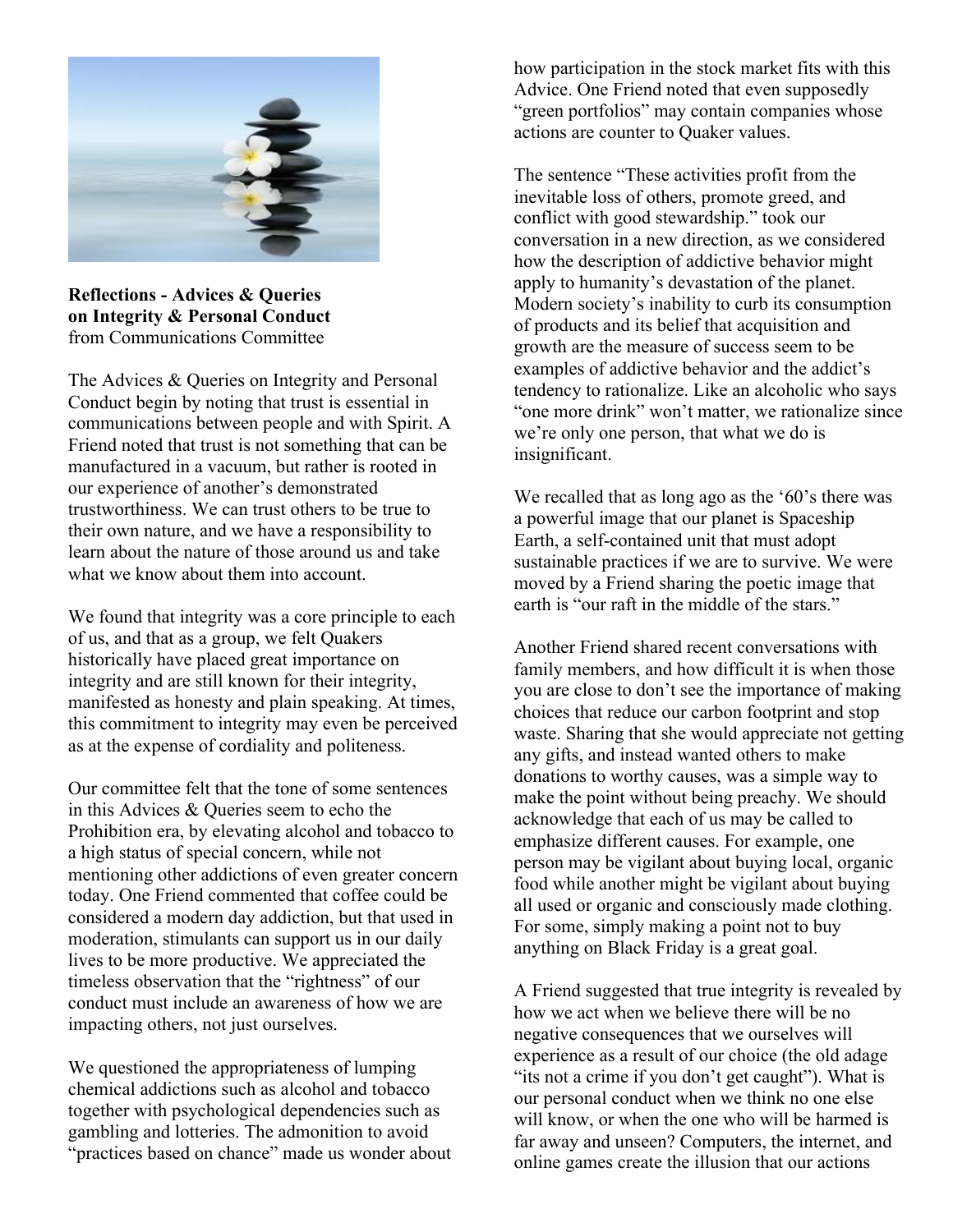have no consequences in the real world and therefore do not have any moral significance. A humorous remark was made that even if we are "rude to Alexis", an inanimate device, our true character is nevertheless revealed.

While some of the introductory material in this Advices & Queries didn't speak to us strongly, we found the queries compelling. The query about whether we have brought into sync our inner values and our outer actions touches on a struggle very much with us today.

Similarly, the query to reflect upon how "the ways I gain my wealth and income" impact others pierces the heart, as most of us find we continue, in one way or another, to contribute to and perpetuate, the very systems that are inconsistent with our Quaker values.

We were heartened that in these Advices & Queries on Integrity and Personal Conduct, which can feel strict and leave one discouraged at how far one falls from the mark, there was an encouragement to find activity that "brings you joy and energy".



**\_\_\_\_\_**

## **Woolman School @Sierra Friends Center Announces New Executive Director**

After a three-month, nationwide search, the Woolman board has appointed a new, permanent executive director who will begin on January 3. Coleen Hedglin brings to Woolman more than twenty years' nonprofit management experience, including project startup and fundraising for social justice organizations, with a focus on youth. Coleen holds a degree in Education and is passionate about child rights and healthy child development. She enjoys developing programs, leading teams, and facilitating workshops.

Coleen lived and worked in Haiti for 16 years, beginning as a Peace Corps volunteer. Most recently, Coleen was with Beyond Borders, a nonprofit that helps people build movements to liberate themselves from oppression and isolation, working primarily in Haiti. For nearly 20 years, she was instrumental in building Beyond Borders' flagship program to end child domestic slavery, which impacts about 400,000 children in Haiti.

More than 44,000 Child Rights Activists have been trained to mobilize their communities to prevent violence against children and child domestic slavery. She played an integral role in development and adaptation of dialogue-based methodologies to promote social change and facilitate community organizing. She was part of a team that brought Open Space Technology to Haiti, using it to facilitate town hall-style meetings, promote shared leadership, and spark local initiative.



**Coleen Hedglin**

*Coleen believes in the power of dialogue and loves helping groups hold meaningful conversations. She enjoys hiking, which keeps her grounded, and listening to music, which feeds her soul. Coleen values life-long personal growth and learning.*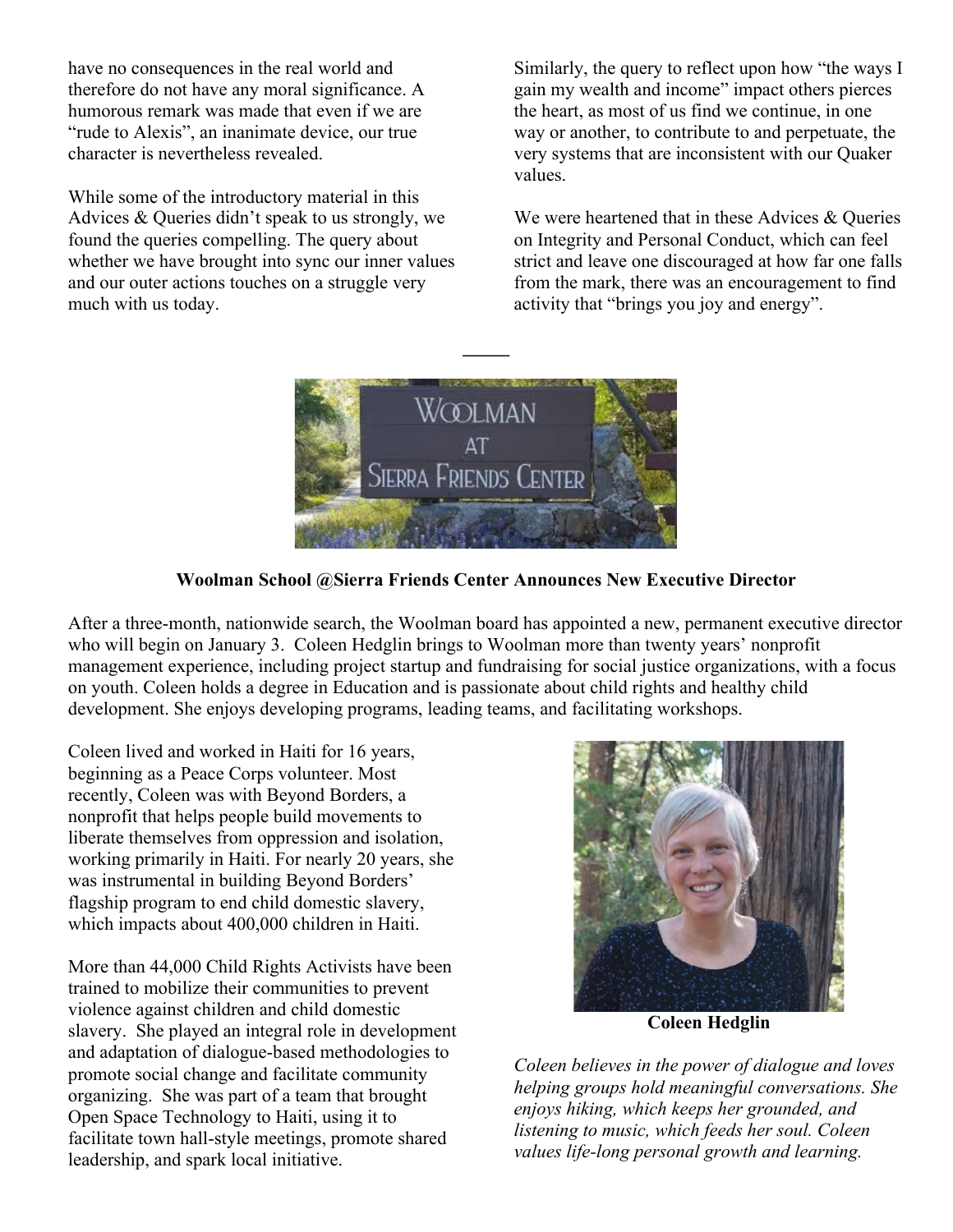# **RE-OPENING PROPOSAL** (Worship and Ministry Committee)

In the united stillness of a truly 'gathered' meeting there is a power known only by experience.... There are perhaps few things which more readily flow 'from vessel to vessel' than quietness. The presence of fellowworshippers in some gently penetrating manner reveals to the spirit something of the nearness of the Divine *Presence. —Caroline E. Stephen, 1908*

Worship and Ministry is grateful for the initial work of the Blending Berries (Sarah Hawthorne, James Hosley, John McCarthy, Tom Rothschild, Erik Wilson, Amy Dewey, Rick Herbert, Josh Gallop, Laura Miller, Jay Cash) and also to have been informed by their guiding principles:

> *Trust "Moving at the Speed of Trust" (an expression of faith in Quaker process) Treat everyone Equally (commitment to offer each of us the same options) Treasure the Vulnerable (a belief that we all benefit when no one is excluded.)*

The proposal below will only be implemented when W&M feels the Meeting is ready to meet in person.

# **The Proposal**

We will continue with Zoom meetings for worship each First Day at 10 a.m.

When volunteers come forward to be on the Facilities Committee, we will additionally begin meeting in person the first and third first days of the month at 10 a.m. in the B-Tech multipurpose room.

# **A. Health and Safety Recommendations** (subject to change per Alameda County directives).

- 1) Alameda County will have remained in a yellow zone of infection or less for at least four weeks. Why four weeks? Two weeks in yellow will trigger our request to use the meeting space, which then has two weeks lag-time till it is available. If Alameda County drops below the yellow zone, in-person meetings will be discontinued.
- 2) Proof of vaccination will be checked for every meeting on the first First days of the month. On every third First Day, no vaccination status will be required.
- 3) Masks will be worn indoors. Masks will be discretionary outdoors unless otherwise required by Alameda **County**
- 4) The multipurpose room's capacity will be 30-39.
- 5) Chairs will be socially distanced and preset.
- 6) Those who arrive after the room's capacity has been reached will be seated outdoors. Members of Facility Committee will set up socially distanced and preset chairs either in the courtyard or under the entryway shelter depending on the weather.
- 7) Attenders with special needs may contact the co-clerks of Worship and Ministry to reserve a seat in the meeting room.
- 8) Fresh air intake will be ensured through open doors and exhaust fans.
- 9) We will exit the meeting room at rise of meeting for socializing outdoors.
- 10) Touching and hugging is appropriate when permission is given.
- 11) For the time being, refreshments will not be offered during social hour. Drinks and food availability will be considered in the next phase of reopening.

# **B. B-Tech and Zoom**

Currently it is not possible to host a hybrid meeting at B-Tech because we don't have WIFI that will enable a stable Zoom connection. If it does become possible, we will experiment with technology to link in person and online Meetings with audio, or possibly both audio and video. We will give everyone plenty of warning prior to starting up any changes.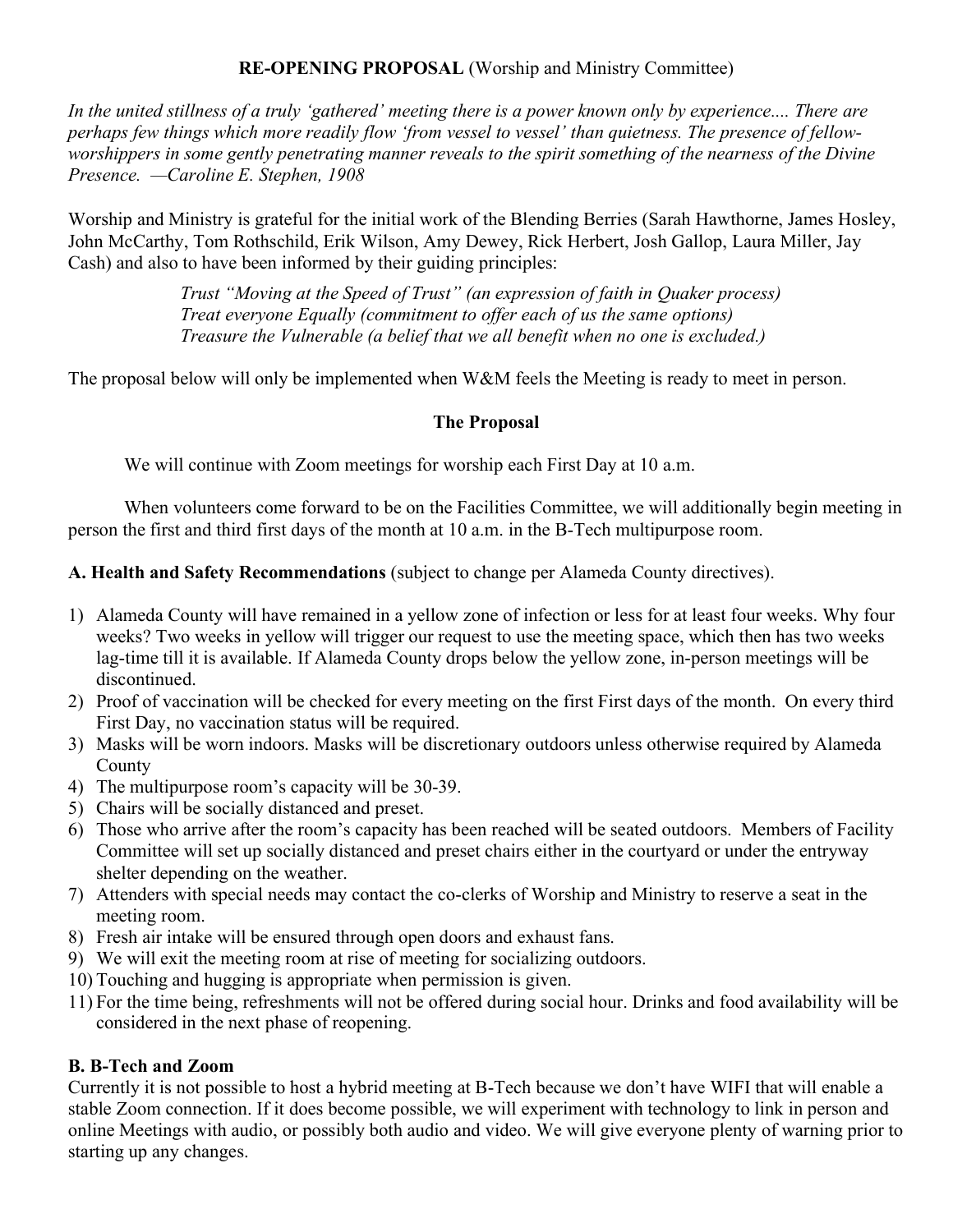## **C. Evaluation**

An Evaluation Subcommittee consisting of the co-clerks of Worship and Ministry will encourage and receive responses. Responses will be forwarded to Worship and Ministry and other committees as appropriate. In addition Worship and Ministry Committee will conduct a survey of attenders at the end of the two in person meetings to find out how they worked. A listening meeting will be held if Worship and Ministry senses a need.

# **D. Timing**

W&M hopes volunteers for the Facilities Committee come forward and Alameda County remains "in the yellow" so we will be able to offer in person meetings by January or February, 2022.

## **E. Meeting for Worship on the Occasion of Business and Adult Education**

Meeting for Worship on the Occasion of Business and Adult Education will continue to be held on Zoom for the time being. Start times for these sessions may be adjusted when in person worship is offered at B-Tech (in order to allow those who need travel time to join by Zoom from home.)

 $\mathcal{L}_\text{max}$  , where  $\mathcal{L}_\text{max}$  and  $\mathcal{L}_\text{max}$  and  $\mathcal{L}_\text{max}$ 



# **Report by SCMM's FCNL Rep Stephen McNeil**

The Annual Meeting of Friends Committee on National Legislation (FCNL) was held via Zoom November 12-15, 2021. The Quaker Public Policy Institute provided training on the need to renew the Child Tax Credit in the Build Back Better bill then pending in the House; there were 200 lobby visits from 44 states and the District of Columbia.

Vanessa Julye gave the keynote address. FCNL celebrated the ten years of astounding service of departing General Secretary Diane Randall, as well as the appointment of new incoming General Secretary Bridget Moix.

Fifteen Pacific Yearly Meeting members will serve next year on the FCNL General and Standing Committees. Strawberry Creek will be helping to set legislative priorities for 2022-2023.

In March 12-15, 2022, hundreds of young adults will gather again in Washington DC for Spring Lobby Weekend—FCNL young adult advocacy conference and day of action. The focus will be on lobbying Congress on immigration and refugee policy issues. FCNL events are listed at **https://www.fcnl.org**

**Bridget Moix New FCNL General Secretary**



A member of Baltimore Yearly Meeting, Bridget authored "Choosing Peace: Agency and Action in the Midst of War" (2019). She is Executive Director of the Washington DC office of the London-based Peace Direct (an award-winning, international NGO which supports local people in challenging conflict environments),

Bridget has spent ten years lobbying on US foreign policy and peace issues with FCNL. She has taught at Haverford College, Columbia U, George Washington U, American U, Eastern Mennonite U.